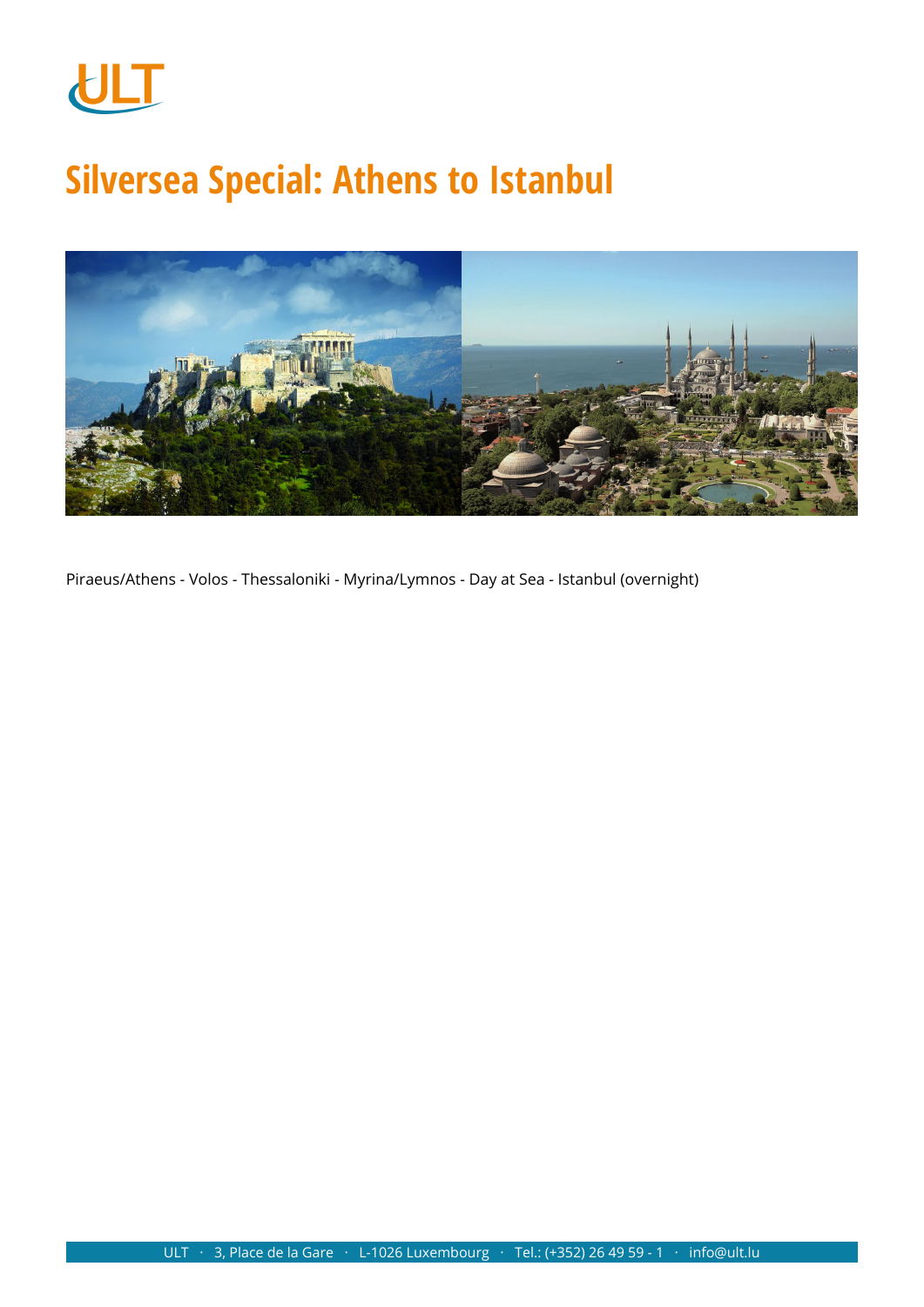

## **REISETERMINE**

10-07-2022 (Silversea Special: Athens to Istanbul)

[Silver Spirit](https://www.ult.lu/de/unterbringung/h/1252.html)

## **PREISE (PRO PERSON)**

| Superior Veranda Suite | 3168.00 € |
|------------------------|-----------|
| Deluxe Veranda Suite   | 3269.00 € |
| Vista Suite            | 2565.00 € |
| Panorama Suite         | 2865.00 € |
| Classic Veranda Suite  | 3068.00 € |

## **REISELEISTUNGEN**

- 7 days / 6 nights on board of SILVER SPIRIT
- Private transfer home airport port airport home
- Flights Luxemburg Athens / Istanbul Luxemburg
- Butler service in every Suite
- Shore Excursions (1 excursion per port, excluding disembarkation day)
- Unlimited Free Wifi
- Beverages in suites and throughout the ship

## **REISEVERLAUF**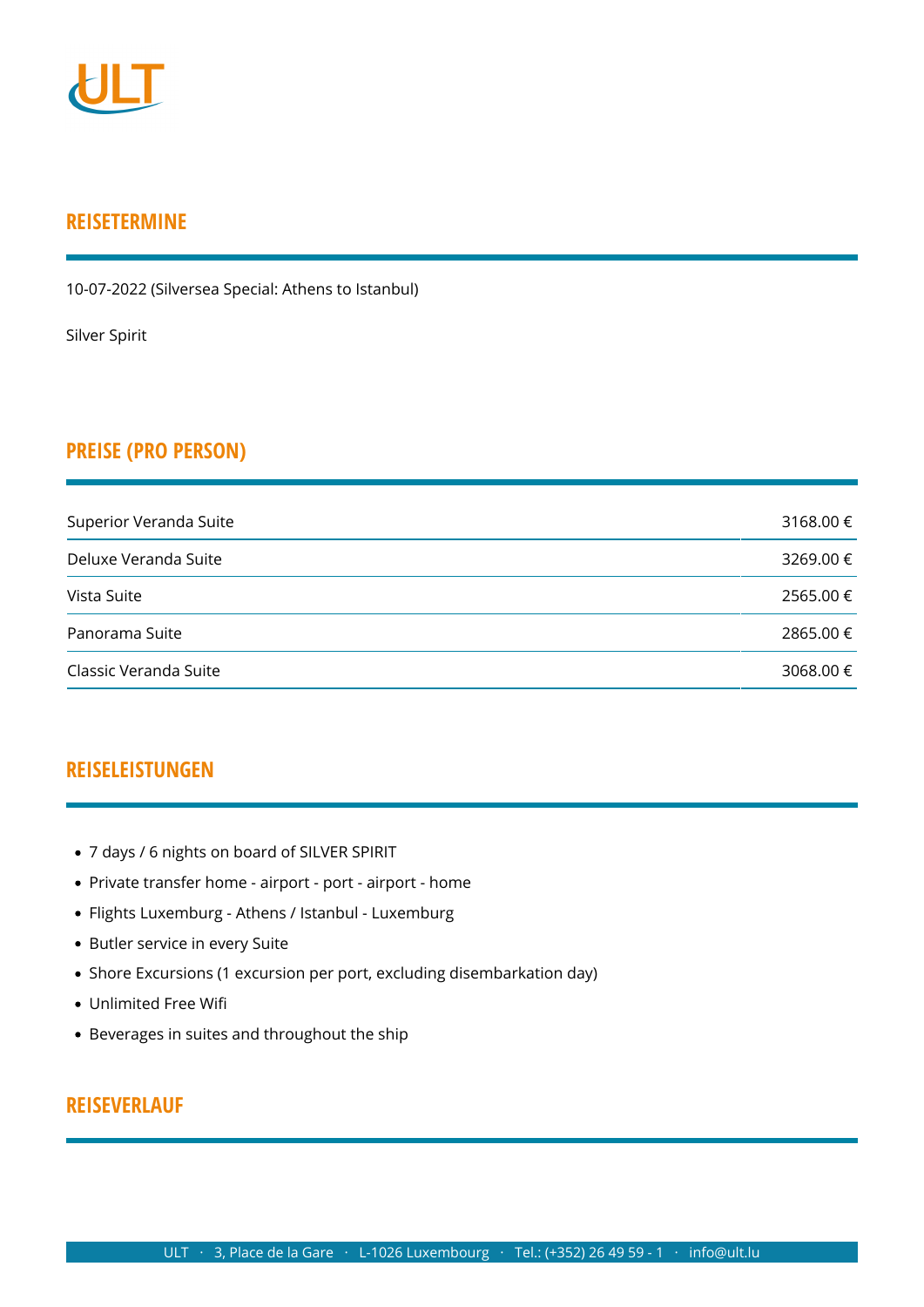

| Day  | Date     | Port                    | Arrival | Departure |
|------|----------|-------------------------|---------|-----------|
| Sun. | 10.07.22 | Piraeus/Athens (Greece) |         | 19:00     |
| Mon. | 11.07.22 | Volos (Greece)          | 08:30   | 20:00     |
| Tue. | 12.07.22 | Thessaloniki (Greece)   | 08:00   | 22:00     |
| Wed. | 13.07.22 | Myrina/Limnos (Greece)  | 08:00   | 23:00     |
| Thu. | 14.07.22 | Day at Sea              |         |           |
| Fri. | 15.07.22 | Istanbul (Turkey)       | 18:00   |           |
| Sat. | 16.07.22 | Istanbul (Turkey)       |         |           |

#### **VOLOS**

Nestled ideally between the gentle lapping waves of the Pagasetic Gulf and Mount Pelion, Volos is a Greek seaside town worth visiting. The town enjoys a near mythic status as being home of Jason and his Argonauts, and that, along with its reputation for being 'Land of the Centaurs' should go some way to illustrating the degree of ancient history to be found in Volos. The city was severely damaged in an earthquake in 1955 which regrettably means that much of the 19th-century architecture has been lost or damaged. A few traces do remain however, fine examples of neo-classical architecture that are hidden away around the town. If you want your history a little older than that, the superb archaeology museum will both surprise and delight you. Not only will you find objects from the Ancient Greek era but recent excavations have unearthed artefacts from the first Neolithic settlements of Dimini and Sesklo. The city itself is flat and easy to negotiate on foot. Or better still, make like the locals and hire a bike to cycle the city. For those feeling a little more adventurous, the 8-mile cycle up Mont Pelion rewards the sporty cycler with traditional stone tavernas and breathtaking views of the region. If relaxing closer to home is more your glass of ouzo, make for Palia, the old part of Volos, famous for having some of the finest cuisine on the mainland. Head into the narrow alleys, order a tsipouradika (a combination of traditional spirit served with local mezze) and enjoy.

#### **THESSALONIKI**

At the crossroads of East and West, where North blends into South, Thessaloniki (accent on the "ni") has seen the rise and fall of many civilizations: Macedonian, Hellenic, Roman, Byzantine, Ottoman, and that of the Jews and the modern Greeks. Each of its successive conquerors has plundered, razed, and buried much of what went before. In 1917 a great fire destroyed much of what was left, but the colorful past can still be seen and sensed. The vibrant city with close to 1.5 million inhabitants today—also known as Thessalonike, Saloniki, Salonika, or Salonica—has a spacious, orderly layout that is partly a result of French architect Ernest Hébrard, who rebuilt the city after the fire. Though Thessaloniki has suburbanized in the last two decades, sprawling to the east and west, the old part of the city is fairly centralized and easy to get used to. Whether you're in Ano Polis (Upper City) or along the bay, short walks here are well rewarded; you may come across parks, squares, old neighborhoods with narrow alleyways and gardens, courtyards draped with laundry, neoclassic mansions, and some of the more than 50 churches and 40 monasteries. Thessaloniki's early Christian and Byzantine monuments, with their distinctive architecture and magnificent mosaics, are UNESCO World